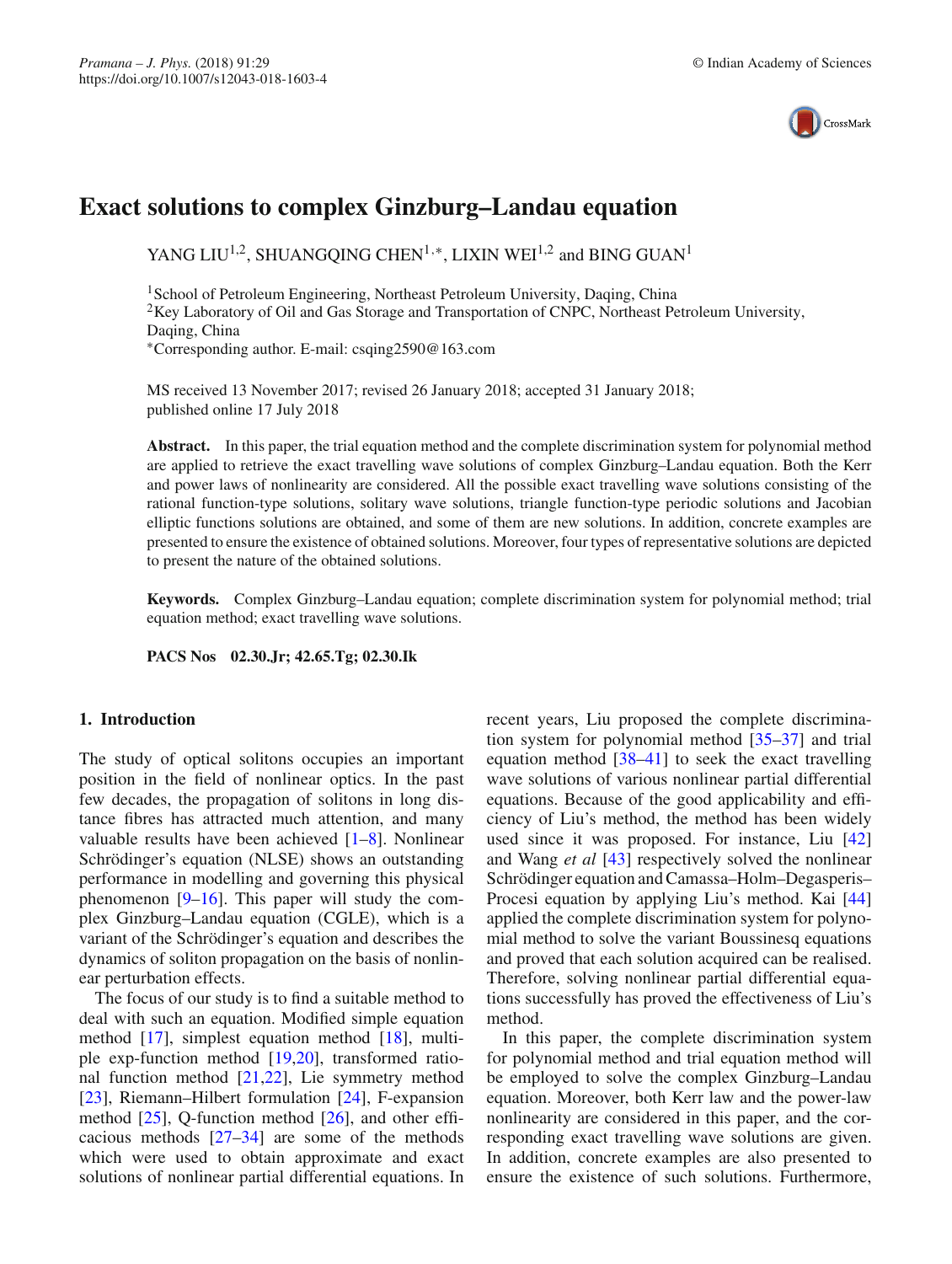some numerical simulations are carried out to reveal the nature of the solutions.

#### **2. Mathematical analysis**

The dimensionless form of complex Ginzburg–Landau equation [\[45](#page-9-18)[–48](#page-9-19)] is presented as follows:

<span id="page-1-0"></span>
$$
iq_{t} + aq_{xx} + bF(|q|^{2})q = \frac{1}{|q|^{2}q^{*}} \left[a|q|^{2}(|q|^{2})_{xx}\right] - \beta \left\{(|q^{2}|)_{x}\right\}^{2}\right] + rq,
$$
\n(1)

where *x* denotes the non-dimensional distance along the fibrer *t* is the non-dimensional time, *a*, *b*,  $\alpha$ ,  $\beta$  and  $\gamma$ represent real-valued constants. The coefficients *a* and *b* arise from the group velocity dispersion (GVD) and nonlinearity, respectively. The terms with  $\alpha$ ,  $\beta$  and  $\gamma$  come from perturbation effects, and in particular,  $\gamma$  comes from the detuning effect.

In eq.  $(1)$ ,  $F$  is a real-valued algebraic function,  $F(|q|^2)q$  needs to satisfy the smoothness and is *k* times continuously differentiable, so that

$$
F(|q|^2)q \in \bigcup_{m,n=1}^{\infty} C^k((-n,n) \times (-m,m); R^2). \tag{2}
$$

Then we define wave variable  $\xi$  as

$$
\xi = k(x - vt),\tag{3}
$$

where  $k$  is a constant and  $v$  is the velocity of the soliton.

Therefore, we can obtain the equation of  $q(x, t)$  which consists of phase and amplitude components.

$$
q(x,t) = g(\xi)e^{i(-\kappa x + \omega t + \theta)},
$$
\n(4)

where the function  $g$  denotes the pulse shape,  $\kappa$  denotes the soliton frequency,  $\omega$  represents the soliton wave number and  $\theta$  is the phase constant.

By substituting eq.  $(4)$  into eq.  $(1)$ , we can obtain [\[46\]](#page-9-20)  $k^{2}(a-4\beta)g'' - (\omega + a\kappa^{2} + \gamma)g + bF(g^{2})g = 0$ . (5)

Based on Kerr law and power-law nonlinearity, eq. [\(5\)](#page-1-2) will be used to seek exact travelling wave solutions in the following sections.

# <span id="page-1-7"></span>**3. Complete discrimination system for the fourth-order polynomial**

In Liu's method, the nonlinear partial differential equations are simplified to the following elementary integral:

$$
\int \frac{\mathrm{d}\eta}{\sqrt{G(\eta)}} = \pm (\eta - \eta_0),\tag{6}
$$

where  $G(\eta)$  is a polynomial and  $\eta_0$  is an integral constant.

In this paper, the fourth-order polynomial is the focus of our attention and it can be described as follows:

$$
G(\eta) = \eta^4 + p\eta^2 + q. \tag{7}
$$

Then, the complete discrimination system is presented as

$$
D_1 = 4, \quad D_2 = -p, \quad D_3 = -2p^3 + 8pq,
$$
  
\n
$$
D_4 = 4p^4q - 32p^2q^2 + 64q^3, \quad E_2 = -32pq, \quad (8)
$$

where  $E_2$  is the discriminant of  $\Delta_2(G)$ .

According to the complete discrimination system for  $G(\eta)$ , the roots of  $G(\eta)$  can be classified, and the detailed classification will be given in [§4](#page-1-3) and [5.](#page-5-0)

# <span id="page-1-3"></span>**4. Kerr law**

The Kerr law of nonlinearity describes the phenomenon that a light wave in an optical fibre encounters nonlinear responses from non-harmonic motion of electrons with an external electric field [\[48](#page-9-19)]. In the case of Kerr law nonlinearity,  $F(u) = u$ , so that eq. [\(5\)](#page-1-2) can be simplified as

<span id="page-1-4"></span>
$$
k^{2}(a - 4\beta)g'' - (\omega + a\kappa^{2} + \gamma)g + bg^{3} = 0.
$$
 (9)

By multiplying  $g'$  on both sides of the equation and integrating eq. [\(9\)](#page-1-4) once, we obtain the following equation:

<span id="page-1-5"></span><span id="page-1-1"></span>
$$
\frac{1}{2}g'^2 - \frac{1}{2}\sigma g^2 + \frac{1}{4}\tau g^4 = e,\tag{10}
$$

where

<span id="page-1-2"></span>
$$
\sigma = \frac{\omega + a\kappa^2 + r}{k^2(a - 4\beta)}, \quad \tau = \frac{b}{k^2(a - 4\beta)}
$$

and *e* is an arbitrary constant.

<span id="page-1-6"></span>Then eq.  $(10)$  is given by

$$
{g'}^2 = -\tau' g^4 + \sigma g^2 + e',\tag{11}
$$

where

$$
\tau' = \frac{b}{2k^2(a - 4\beta)},
$$

 $e' = 2e$  and is an arbitrary constant.

In order to solve eq. [\(11\)](#page-1-6), when  $\tau' < 0$ , we have the following transformation:

$$
\eta = (-\tau')^{1/4} g, \quad \xi_1 = (-\tau')^{1/4} \xi. \tag{12}
$$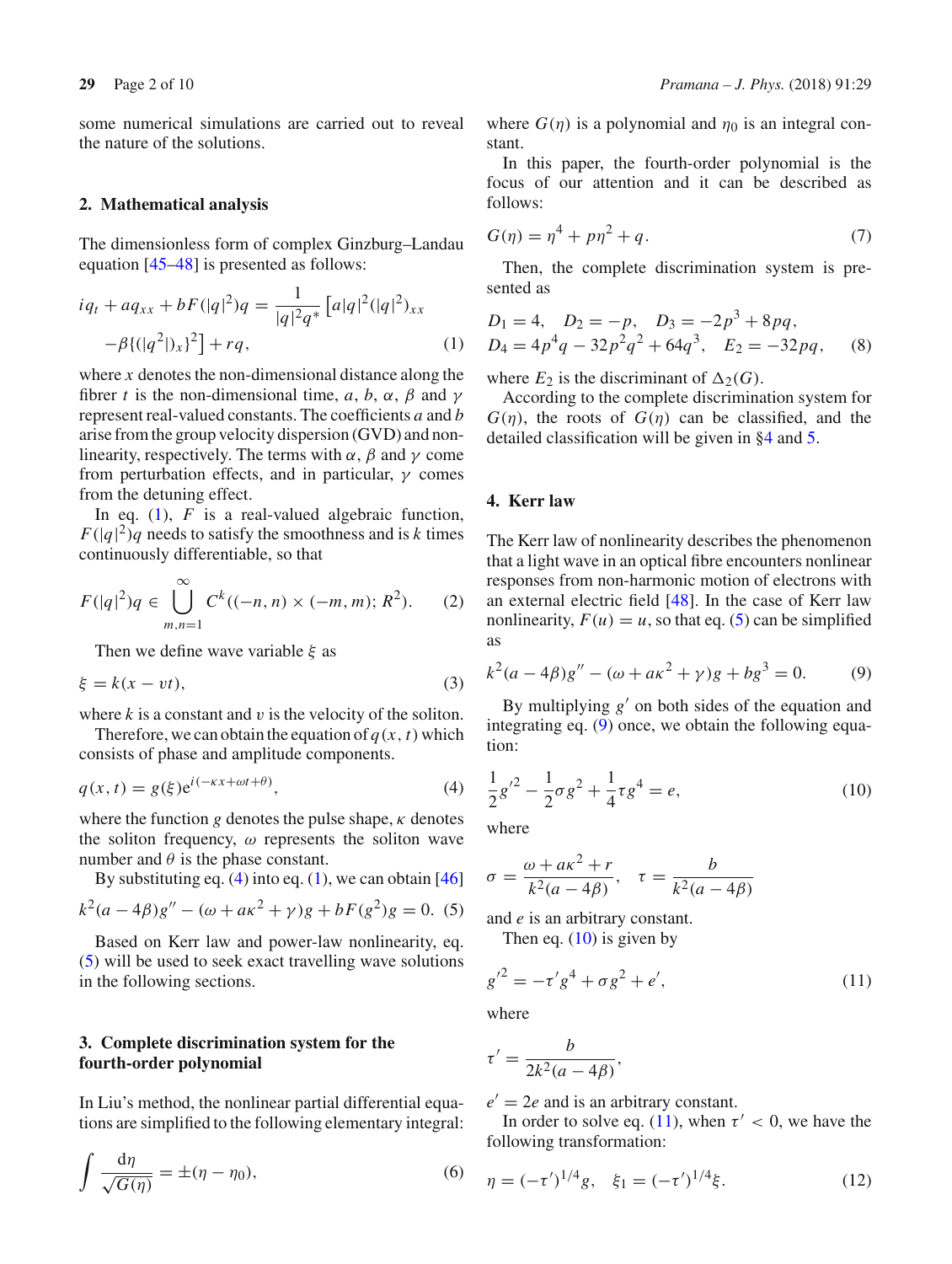where

 $p = \frac{\sigma}{\sqrt{2}}$  $\frac{d}{\sqrt{-\tau'}}, \quad q=e'.$ 

If  $\tau' > 0$ , by the following transformation

$$
\eta = (\tau')^{1/4} g, \quad \xi_1 = (\tau')^{1/4} \xi. \tag{14}
$$

<span id="page-2-1"></span>Then, eq.  $(11)$  is given by

$$
\eta_{\xi_1}^2 = -G(\eta) = -(\eta^4 + p\eta^2 + q),\tag{15}
$$

where

$$
p = \frac{-\sigma}{\sqrt{\tau'}}, \quad q = -e'.
$$

For solving eqs  $(13)$  and  $(15)$ , the complete discrimination system of the fourth-order polynomial introduced in [§3](#page-1-7) is applied, and the solutions in nine cases are discussed separately.

*Case* 4.1. When  $D_2 < 0$ ,  $D_3 = 0$  and  $D_4 = 0$ ,  $G(\eta)$ has a pair of conjugate complex roots of multiplicities two, i.e.

$$
G(\eta) = ((\eta - l)^2 + s^2)^2,
$$
\n(16)

where  $s > 0$ . In this case, according to eq.  $(13)$ , we have

$$
\pm(\xi_1 - \xi_0) = \int \frac{d\eta}{(\eta - l)^2 + s^2} = \frac{1}{s} \arctan \frac{\eta - l}{s}.
$$
 (17)

For example, when  $a = 1$ ,  $\beta = 0$ ,  $k = \kappa = 1/\sqrt{2}$ , *b* =  $-1$ ,  $\omega = 1/4$  and  $\gamma = 1/4$ , we have  $l = 0$ ,  $s = 1$ . Then, we obtain the solutions of eq.  $(13)$  as

$$
\eta = \pm \tan(\xi_1 - \xi_0). \tag{18}
$$

<span id="page-2-5"></span>Therefore, we have

$$
q(x,t) = \pm \tan\left[\frac{\sqrt{2}}{2}(x+\sqrt{2}t) - \xi_0\right] e^{i\left(-\frac{\sqrt{2}}{2}x + \frac{1}{4}t + \theta\right)}.
$$
\n(19)

*Case* 4.2. When  $D_2 = 0$ ,  $D_3 = 0$  and  $D_4 = 0$ ,  $G(\eta)$ has a real root of multiplicities four, i.e.

$$
G(\eta) = \eta^4. \tag{20}
$$

By using eq.  $(13)$ , we have

$$
\pm(\xi_1 - \xi_0) = \int \frac{d\eta}{\eta^2} = -\frac{1}{\eta^{-1}}.
$$
 (21)

For example, when  $a = 1$ ,  $\beta = 0$ ,  $k = \kappa = 1/\sqrt{2}$ ,  $b = -1, \omega = -1/4$  and  $\gamma = -1/4$ , we have

$$
\eta = \pm \frac{1}{\xi_1 - \xi_0}.\tag{22}
$$

<span id="page-2-6"></span>Hence, the solutions of eq. [\(1\)](#page-1-0) are given by

<span id="page-2-0"></span>
$$
q(x,t) = \pm \frac{e^{i(-\frac{\sqrt{2}}{2}x - \frac{1}{4}t + \theta)}}{(\sqrt{2}/2)(x + \sqrt{2}t) - \xi_0}.
$$
 (23)

*Case* 4.3. When  $D_2 > 0$ ,  $D_3 = 0$ ,  $D_4 = 0$  and  $E_2 > 0$ ,  $G(\eta)$  has two distinct real roots of multiplicities two, i.e.

$$
G(\eta) = (\eta - \mu)^2 (\eta - \nu)^2,
$$
 (24)

where  $\mu > \nu$ .

For  $\tau' < 0$ , according to eq. [\(13\)](#page-2-0), we have

<span id="page-2-2"></span>
$$
\pm (\xi_1 - \xi_0) = \int \frac{d\eta}{(\eta - \mu)(\eta - \nu)}
$$

$$
= \frac{1}{\mu - \nu} \ln \left| \frac{\eta - \mu}{\eta - \nu} \right|.
$$
(25)

For  $\eta > \mu$  or  $\eta < \nu$ , according to eq. [\(25\)](#page-2-2), we have

<span id="page-2-3"></span>
$$
\eta = \frac{\nu - \mu}{e^{\pm(\mu - \nu)(\xi_1 - \xi_0)} - 1}
$$
  
=  $\frac{\nu - \mu}{2} \left[ \pm \coth \frac{(\mu - \nu)(\xi_1 - \xi_0)}{2} - 1 \right] + \nu.$  (26)

For  $\nu < \eta < \mu$ , we have

<span id="page-2-4"></span>
$$
\eta = \frac{\nu - \mu}{-e^{\pm(\mu - \nu)(\xi_1 - \xi_0)} - 1}
$$
  
=  $\frac{\nu - \mu}{2} \left[ \pm \tanh \frac{(\mu - \nu)(\xi_1 - \xi_0)}{2} - 1 \right] + \nu,$  (27)

where eqs  $(26)$  and  $(27)$  are solitary wave solutions.

For instance, when  $a = 1$ ,  $\beta_1 = 0$ ,  $k = \kappa = 1/\sqrt{2}$ ,  $b = -1, \omega = -1$  and  $\gamma = -\frac{1}{2}$ , we have  $\mu = 1, \nu =$  $-1$ . Then, the solutions of eq. [\(13\)](#page-2-0) can be obtained as

$$
\pm(\xi_1 - \xi_0) = \frac{1}{2} \left| \frac{\eta - 1}{\eta + 1} \right|.
$$
 (28)

<span id="page-2-7"></span>Therefore, we have

$$
q(x,t) = \pm \coth\left[\frac{\sqrt{2}}{2}(x+\sqrt{2}t) - \xi_0\right] e^{i(-\frac{\sqrt{2}}{2}x-t+\theta)}.
$$
\n(29)

*Case* 4.4. When  $D_2 > 0$ ,  $D_3 = 0$ ,  $D_4 = 0$  and  $E_2 = 0$ ,  $G(\eta)$  has a real root of multiplicities three and a real root of multiplicity one. When  $D_2 > 0$ , we have  $p < 0$ , but it is in contradiction with  $D_3 = 0$  and  $E_2 = 0$ . Therefore, this condition does not exist in this paper.

*Case* 4.5. When  $D_2D_3 < 0$  and  $D_4 = 0$ ,  $G(\eta)$  has a real root of multiplicities two and a pair of conjugate complex roots. As  $D_4 = 0$ , we have  $p^2 = 4q$  or  $q = 0$ . If  $p^2 = 4q$ , we have  $D_2D_3 = 0$  and it is in contradiction with the known restrictions. If  $q = 0$ , we have  $D_2D_3 \geq 0$  and it is also contradictory to the known restrictions. So this condition does not exist.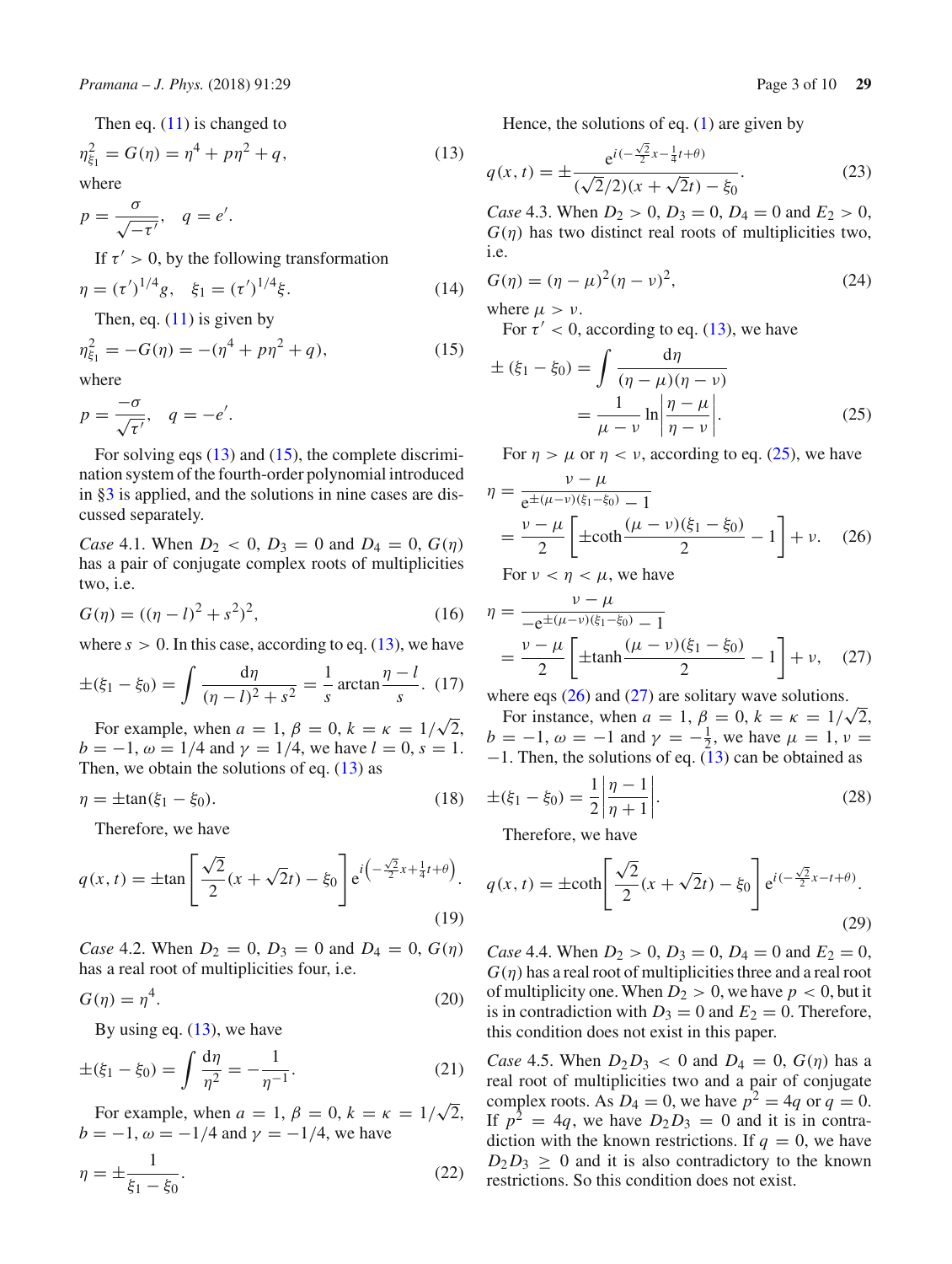*Case* 4.6. When  $D_2 > 0$ ,  $D_3 > 0$  and  $D_4 > 0$ ,  $G(\eta)$  has four distinct real roots such that

<span id="page-3-0"></span>
$$
G(\eta) = (\eta - \alpha_1)(\eta - \alpha_2)(\eta - \alpha_3)(\eta - \alpha_4),
$$
\n(30)

where  $\alpha_1 > \alpha_2 > \alpha_3 > \alpha_4$ . Then, we have

$$
\pm(\xi_1-\xi_0)=\int\frac{\mathrm{d}\eta}{(\eta-\alpha_1)(\eta-\alpha_2)(\eta-\alpha_3)(\eta-\alpha_4)}.\tag{31}
$$

<span id="page-3-1"></span>When  $\alpha_4 > 0$ , if  $\eta > \alpha_1$  or  $\eta < \alpha_4$ , according to eq. [\(31\)](#page-3-0) and the definition of Jacobian elliptic functions, we have

$$
\eta = \frac{\alpha_2(\alpha_1 - \alpha_4)\operatorname{sn}^2\left[\pm\frac{\sqrt{(\alpha_1 - \alpha_3)(\alpha_2 - \alpha_4)}}{2}(\xi_1 - \xi_0), m\right] - \alpha_1(\alpha_2 - \alpha_4)}{(\alpha_1 - \alpha_4)\operatorname{sn}^2\left[\pm\frac{\sqrt{(\alpha_1 - \alpha_3)(\alpha_2 - \alpha_4)}}{2}(\xi_1 - \xi_0), m\right] - (\alpha_2 - \alpha_4)}
$$
\n(32)

and if  $\alpha_3 < \eta < \alpha_2$ , then we get

$$
\eta = \frac{\alpha_4(\alpha_2 - \alpha_3)\sin^2\left[\pm\frac{\sqrt{(\alpha_1 - \alpha_3)(\alpha_2 - \alpha_4)}}{2}(\xi_1 - \xi_0), m\right] - \alpha_3(\alpha_2 - \alpha_4)}{(\alpha_2 - \alpha_3)\sin^2\left[\pm\frac{\sqrt{(\alpha_1 - \alpha_3)(\alpha_2 - \alpha_4)}}{2}(\xi_1 - \xi_0), m\right] - (\alpha_2 - \alpha_4)},\tag{33}
$$

where

$$
m^2 = \frac{(\alpha_1 - \alpha_4)(\alpha_2 - \alpha_3)}{(\alpha_1 - \alpha_3)(\alpha_2 - \alpha_4)},
$$

For  $\alpha_4 < 0$ , if  $\alpha_1 > \eta > \alpha_2$ , we can similarly get the following solutions:

$$
\eta = \frac{\alpha_3(\alpha_1 - \alpha_2)\operatorname{sn}^2\left[\pm\frac{\sqrt{(\alpha_1 - \alpha_3)(\alpha_2 - \alpha_4)}}{2}(\xi_1 - \xi_0), m\right] - \alpha_2(\alpha_1 - \alpha_3)}{(\alpha_1 - \alpha_2)\operatorname{sn}^2\left[\pm\frac{\sqrt{(\alpha_1 - \alpha_3)(\alpha_2 - \alpha_4)}}{2}(\xi_1 - \xi_0), m\right] - (\alpha_1 - \alpha_3)}
$$
\n(34)

<span id="page-3-2"></span>and if  $\alpha_4 < \eta < \alpha_3$ , we have

$$
\eta = \frac{\alpha_1(\alpha_3 - \alpha_4)\operatorname{sn}^2\left[\pm\frac{\sqrt{(\alpha_1 - \alpha_3)(\alpha_2 - \alpha_4)}}{2}(\xi_1 - \xi_0), m\right] - \alpha_4(\alpha_3 - \alpha_1)}{(\alpha_3 - \alpha_4)\operatorname{sn}^2\left[\pm\frac{\sqrt{(\alpha_1 - \alpha_3)(\alpha_2 - \alpha_4)}}{2}(\xi_1 - \xi_0), m\right] - (\alpha_3 - \alpha_1)},\tag{35}
$$

where

$$
m^2 = \frac{(\alpha_1 - \alpha_2)(\alpha_3 - \alpha_4)}{(\alpha_1 - \alpha_3)(\alpha_2 - \alpha_4)}
$$

and eqs [\(32\)](#page-3-1)–[\(35\)](#page-3-2) are elliptic functions double periodic solutions.

For example, when  $a = 1, \beta = 0, k = \kappa = 1/\sqrt{2}, b = -1, \omega = -5$  and  $\gamma = -1/2$ , we have  $p = -10, q = 9$ . Then, we have  $\alpha_1 = 3, \alpha_2 = 1, \alpha_3 = -1, \alpha_4 = -3, m = \pm 1/2$ . Hence, when  $1 < \eta < 3$ , we obtain

$$
\eta = \frac{-\mathrm{sn}^2 \left[ \pm 2(\xi_1 - \xi_0), \pm \frac{1}{2} \right] - 4}{\mathrm{sn}^2 \left[ \pm 2(\xi_1 - \xi_0), \pm \frac{1}{2} \right] - 4}.\tag{36}
$$

Therefore, the solutions to eq.  $(1)$  are

$$
q(x,t) = \frac{\left\{-\text{sn}^2\left(\pm 2\left[\frac{\sqrt{2}}{2}(x+\sqrt{2}t) - \xi_0\right], \pm \frac{1}{2}\right) - 4\right\} e^{i(-\frac{\sqrt{2}}{2}x - 5t + \theta)}}{\text{sn}^2\left(\pm 2\left[\frac{\sqrt{2}}{2}(x+\sqrt{2}t) - \xi_0\right], \pm \frac{1}{2}\right) - 4}.
$$
\n(37)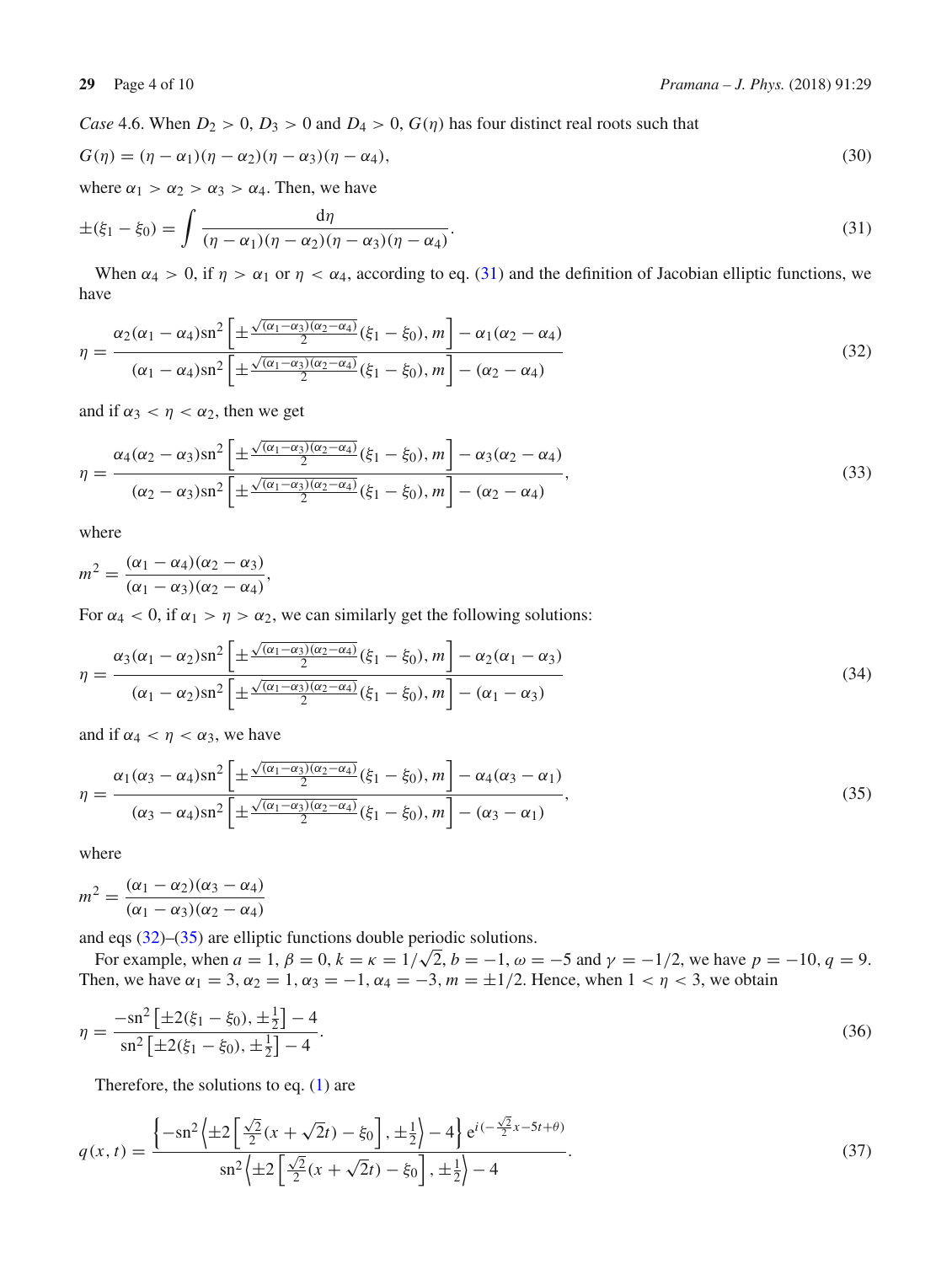*Case* 4.7. When  $D_2D_3 > 0$  and  $D_4 < 0$ ,  $G(\eta)$  has two distinct real roots and a pair of conjugate complex roots, i.e.

$$
G(\eta) = (\eta - \mu)(\eta - \nu)((\eta - l)^2 + s^2),
$$
\n(38)

where  $\mu > \nu$  and  $s > 0$ . Then, we have

$$
\pm(\xi_1-\xi_0)=\int\frac{\mathrm{d}\eta}{(\eta-\alpha_1)(\eta-\alpha_2)(\eta-\alpha_3)(\eta-\alpha_4)}.\tag{39}
$$

By the following transformation

$$
a_1 = \frac{1}{2}(\mu + \nu)c_1 - \frac{1}{2}(\mu - \nu)d_1,
$$
\n(40)

$$
b_1 = \frac{1}{2}(\mu + \nu)d_1 - \frac{1}{2}(\mu - \nu)c_1,
$$
\n(41)

$$
c_1 = \mu - l - \frac{s}{m_1},\tag{42}
$$

$$
d_1 = \mu - l - s m_1,
$$
  
\n
$$
s^2 + (\mu - l)(v - l)
$$
\n(43)

$$
\lambda = \frac{s^2 + (\mu - l)(\nu - l)}{s(\mu - \nu)},
$$
\n(44)

$$
m_1 = \lambda \pm \sqrt{\lambda^2 + 1},\tag{45}
$$

the solutions of eqs  $(13)$  and  $(15)$  can be obtained as

$$
\eta = \frac{a_1 \text{cn}\left[\pm \frac{\sqrt{\mp 2s m_1(\mu - \nu)}}{2m m_1}(\xi_1 - \xi_0), m\right] + b_1}{c_1 \text{cn}\left[\pm \frac{\sqrt{\mp 2s m_1(\mu - \nu)}}{2m m_1}(\xi_1 - \xi_0), m\right] + d_1},\tag{46}
$$

where

$$
m^2 = \frac{1}{1 + m_1^2},
$$

and expression [\(46\)](#page-4-0) is an elliptic function double periodic solution. For example, when  $a = 1$ ,  $\beta = 0$ ,  $k = \kappa = \frac{1}{\sqrt{2}}$  $\frac{1}{2}$ ,  $b = -1$ ,  $\omega = 1/2$  and  $\gamma = 1/2$ , we have  $p = 3, \, q = -4$ . Then, we obtain  $\mu = 1, \, \nu = -1$ and  $l = 0$ ,  $s = 2$ . Hence, we have

$$
b_1 = c_1 = 0, \quad a_1 = 3,
$$
  
 $d_1 = -3, \quad m = \pm \frac{\sqrt{5}}{5},$  (47)

(38) 
$$
G(\eta) = ((\eta - l_1)^2 + s_1^2)((\eta - l_2)^2 + s_2^2),
$$
  
where  $s_1 \ge s_2 > 0$ . If

pairs of conjugate complex roots, i.e.

$$
a_1 = l_1 c_1 + s_1 d_1,\tag{50}
$$

*Case* 4.8. When  $D_2D_3 \leq 0$  and  $D_4 > 0$ ,  $G(\eta)$  has two

$$
b_1 = l_1 d_1 - s_1 c_1,\tag{51}
$$

$$
c_1 = -s_1 - \frac{s_2}{m_1},\tag{52}
$$

$$
d_1 = l_1 - l_2,\tag{53}
$$

$$
\lambda = \frac{(l_1 - l_2)^2 + s_1^2 + s_2^2}{2s_2 s_2},\tag{54}
$$

$$
m_1 = \lambda + \sqrt{\lambda^2 - 1},\tag{55}
$$

then the solutions of eq.  $(13)$  are presented as

$$
\eta = \frac{a_1 \operatorname{sn} \left[ \pm \varepsilon(\xi_1 - \xi_0), m \right] + b_1 \operatorname{cn} \left[ \pm \varepsilon(\xi_1 - \xi_0), m \right]}{c_1 \operatorname{sn} \left[ \pm \varepsilon(\xi_1 - \xi_0), m \right] + d_1 \operatorname{cn} \left[ \pm \varepsilon(\xi_1 - \xi_0), m \right]},\tag{56}
$$

where

$$
m^2 = \frac{m_1^2 - 1}{m_1^2}
$$

<span id="page-4-0"></span>and

$$
\varepsilon = \frac{s_2 \sqrt{(c_1^2 + d_1^2)(m_1^2 c_1^2 + d_1^2)}}{c_1^2 + d_1^2}
$$

and eq. [\(56\)](#page-4-1) is an elliptic functions double periodic solution.

For instance, when  $a = 1$ ,  $\beta = 0$ ,  $k = \kappa = 1/\sqrt{2}$ ,  $b = -1$  and  $\omega = \gamma = 1$ , we have

$$
b_1 = 5
$$
,  $c_1 = -\frac{5}{2}$ ,  $a_1 = d_1 = 0$ ,  $\varepsilon = 2$ . (57)

<span id="page-4-2"></span>By using eqs  $(56)$  and  $(57)$ , we have

$$
\eta = \frac{-2\mathrm{cn}[\pm 2(\xi_1 - \xi_0), \pm \frac{\sqrt{3}}{2}]}{\mathrm{sn}[\pm 2(\xi_1 - \xi_0), \pm \frac{\sqrt{3}}{2}]}.
$$
(58)

So we get the solutions as

$$
q(x,t) = \frac{-2\mathrm{cn}\left(\pm 2\left[\frac{\sqrt{2}}{2}(x+\sqrt{2}t)-\xi_0\right],\pm \frac{\sqrt{3}}{2}\right)e^{i\left(-\frac{\sqrt{2}}{2}x+t+\theta\right)}}{\mathrm{sn}\left(\pm 2\left[\frac{\sqrt{2}}{2}(x+\sqrt{2}t)-\xi_0\right],\pm \frac{\sqrt{3}}{2}\right)}.
$$
\n
$$
(59)
$$

Therefore, the solutions can be shown as

<span id="page-4-4"></span>
$$
q(x,t) = -\mathrm{cn}\left(\pm\sqrt{5}\left[\frac{\sqrt{2}}{2}(x+\sqrt{2}t) - \xi_0\right],\right)
$$

$$
\pm\frac{\sqrt{5}}{5}\right)e^{i\left(-\frac{\sqrt{2}}{2}x + \frac{1}{2}t + \theta\right)}.
$$
(48)

*Case* 4.9. When  $D_2 > 0$ ,  $D_3 > 0$  and  $D_4 = 0$ ,  $G(\eta)$  has two single real roots and a real root with multiplicities two, i.e.

$$
G(\eta) = (\eta - \alpha_1)(\eta - \alpha_2)(\eta - \alpha_3)^2, \tag{60}
$$

<span id="page-4-3"></span>where  $\alpha_1 > \alpha_2$  and  $\alpha_1 \neq \alpha_3$ ,  $\alpha_2 \neq \alpha_3$ . Let

$$
c_1 = \frac{\alpha_1 - \alpha_2}{2} \left( \frac{\alpha_1 + \alpha_2}{2} - \alpha_3 \right). \tag{61}
$$

<span id="page-4-1"></span> $(49)$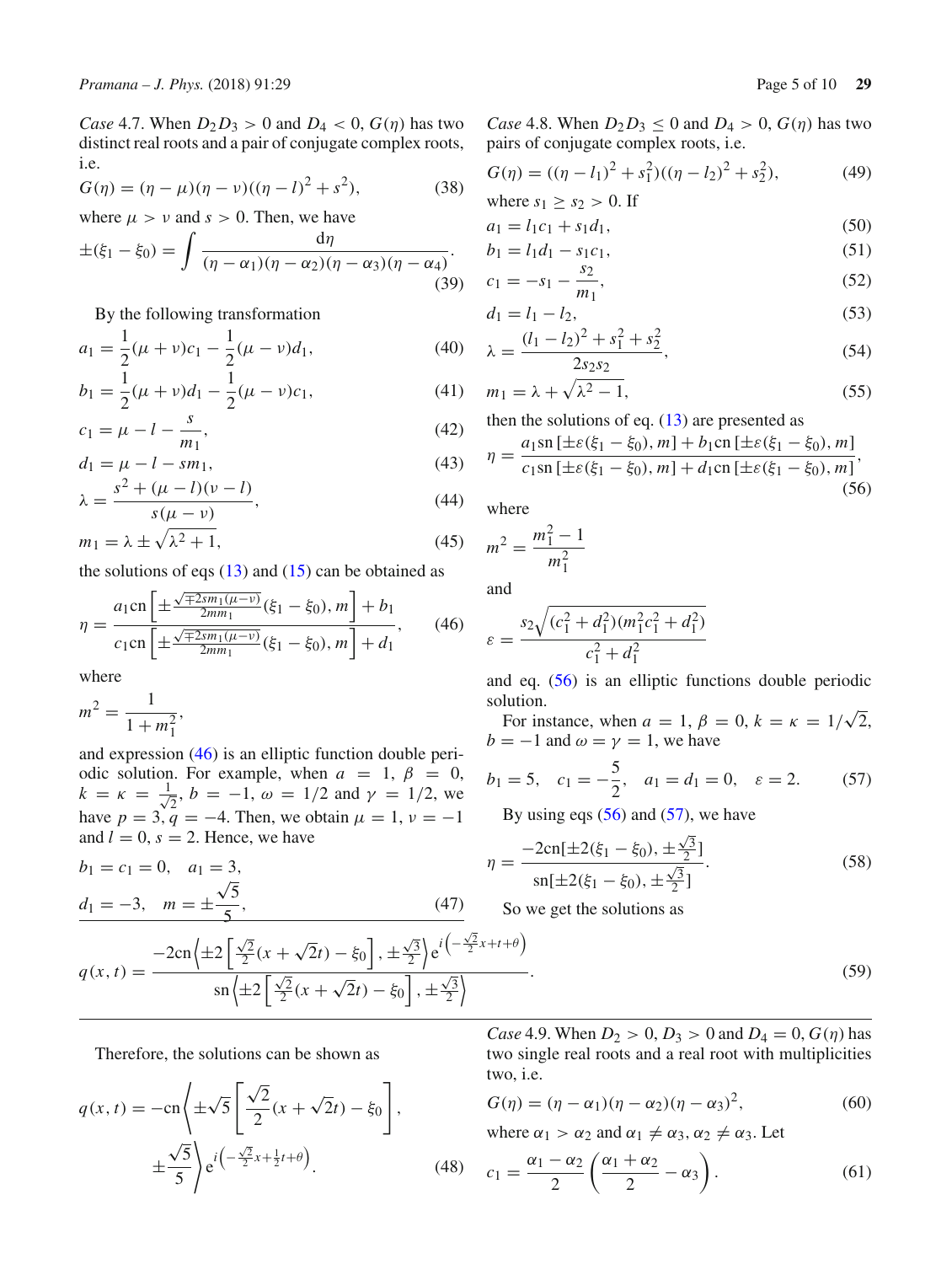According to eq. [\(13\)](#page-2-0), we have

$$
\pm(\xi_1 - \xi_0) = \int \frac{\mathrm{d}\eta}{(\eta - \alpha_3)\sqrt{(\eta - \alpha_1)(\eta - \alpha_2)}}.\tag{62}
$$

From eq. [\(61\)](#page-4-3), we have  $c_1 \neq \pm 1$ . For  $c_1^2 - 1 > 0$ , we have

$$
\pm(\xi_1 - \xi_0) = -\frac{1}{\sqrt{c_1^2 - 1}} \ln \left| \frac{y - c_2}{y + c_2} \right|.
$$
 (63)

When  $c_1^2 - 1 < 0$ , we have

$$
\pm(\xi_1 - \xi_0) = -\sqrt{1 - c_1^2} \arctan \frac{c_1 + 1}{1 - c_1} y,\tag{64}
$$

where

$$
c_2 = \sqrt{\frac{c_1 + 1}{c_1 - 1}}
$$

and

$$
y = \sqrt{1 - \frac{\alpha_1 - \alpha_2}{\left(\eta - \frac{\alpha_1 + \alpha_2}{2}\right) + \frac{\alpha_1 - \alpha_2}{2}}}.
$$

For instance, when  $a = 1$ ,  $\beta = 0$ ,  $k = \kappa = 1/\sqrt{2}$ , *b* = −1 and  $\omega = \gamma = -1/2$ , we have  $p = -1, q = 0$ . Then,  $\eta$  is given by

$$
\eta = \frac{1}{\cos(\xi_1 - \xi_0)}.\tag{65}
$$

Therefore, the solution can be obtained as

$$
q(x,t) = \frac{e^{i\left(-\frac{\sqrt{2}}{2}x - \frac{1}{2}t + \theta\right)}}{\cos\left[\frac{\sqrt{2}}{2}(x + \sqrt{2}t) - \xi_0\right]}.
$$
(66)

# <span id="page-5-0"></span>**5. Power law**

Power-law nonlinearity can be regarded as a generalisation of Kerr's power-law nonlinearity. In this case,  $F(u) = u^n$ , so that eq. [\(5\)](#page-1-2) can be given as

$$
k^{2}(a - 4\beta)g'' - (\omega + a\kappa^{2} + \gamma)g + bg^{2n+1} = 0.
$$
 (67) Let

 $g = U^{1/n}$ . (68)

Then, eq. [\(67\)](#page-5-1) can be transformed into

<span id="page-5-2"></span>
$$
k2(a - 4\beta)[nUU'' + (1 - n)U'2]-n2(\omega + a\kappa2 + \gamma)U2 + n2bU4 = 0.
$$
 (69)

Let

$$
A_1 = k^2(a - 4\beta)n, \quad A_2 = k^2(a - 4\beta)(1 - n),
$$
  

$$
A_3 = n^2(\omega + a\kappa^2 + \gamma), \quad A_4 = n^2b.
$$
 (70)

<span id="page-5-3"></span>Then, eq. [\(69\)](#page-5-2) is changed into

$$
A_1UU'' + A_2U'^2 - A_3U^2 + A_4U^4 = 0.
$$
 (71)

<span id="page-5-5"></span>Then, we use the trial equation method to solve the equation. By taking

$$
U'^{2} = b_{4}U^{4} + b_{3}U^{3} + b_{2}U^{2} + b_{1}U + b_{0},
$$
 (72)

to eq.  $(71)$ , we have

$$
(2A1b4 + A2b4 + A4)U4+ \left(\frac{3}{2}A1b3 + A2b3\right)U3+ (A1b2 + A2b2 - A3)U2+ \left(\frac{A1}{2}b1 + A2b1\right)U + A2b0 = 0.
$$
 (73)

Then, we obtain the following algebraic equations:

<span id="page-5-4"></span>
$$
2A_1b_4 + A_2b_4 + A_4 = 0,\t(74)
$$

$$
\frac{3}{2}A_1b_3 + A_2b_3 = 0,\t(75)
$$

$$
A_1b_2 + A_2b_2 - A_3 = 0,\t(76)
$$

$$
\frac{A_1}{2}b_1 + A_2b_1 = 0,\t\t(77)
$$

$$
A_2 b_0 = 0.\t\t(78)
$$

Solving eqs  $(74)$ – $(78)$ , we get a family of values to the parameters

$$
b_1 = b_3 = 0, \quad b_4 = \frac{-n^2 b}{k^2 (a - 4\beta)(n + 1)},
$$
  

$$
b_2 = \frac{n^2 (\omega + a\kappa^2 + \gamma)}{k^2 (a - 4\beta)}.
$$
 (79)

<span id="page-5-1"></span>For  $b_0$ , its value has two cases, namely  $b_0 = 0$  or  $b_0$ is an arbitrary constant, and we shall discuss the exact solutions of CGLE in detail under these two conditions.

Case I: 
$$
b_0 = 0
$$

<span id="page-5-6"></span>If  $b_0 = 0$ , eq. [\(72\)](#page-5-5) can be transformed into

$$
{U'}^2 = b_4 U^4 + b_2 U^2. \tag{80}
$$

In order to obtain the solutions of eq.  $(1)$  with the power-law nonlinearity, six cases are discussed separately as follows: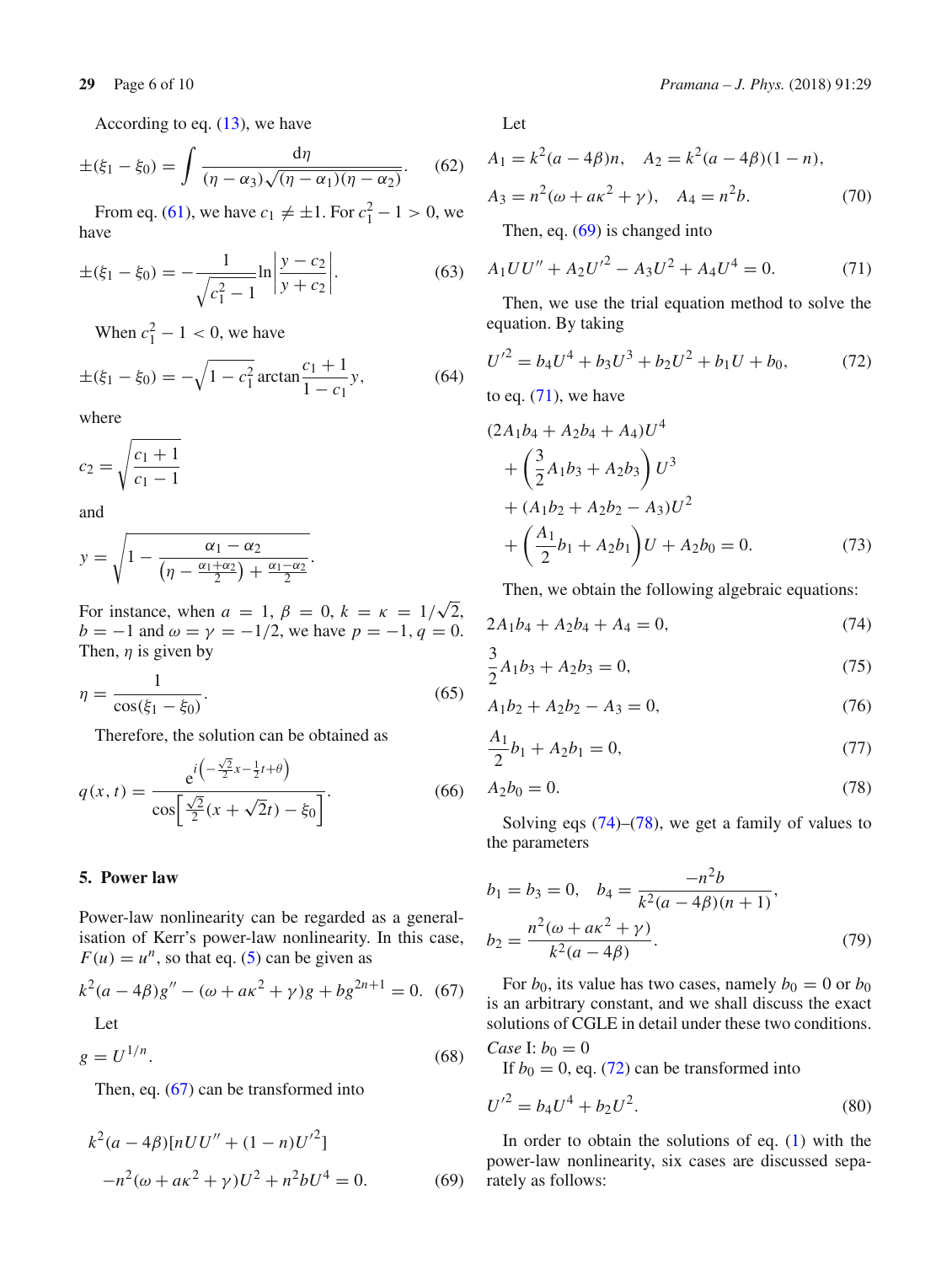*Case* 5.1.1. When  $b_4 > 0$ ,  $b_2 > 0$ , according to eq. [\(80\)](#page-5-6), we have

$$
\pm(\xi - \xi_0) = \int \frac{\mathrm{d}U}{U\sqrt{b_4 U^2 + b_2}}.\tag{81}
$$

<span id="page-6-0"></span>To solve eq.  $(81)$ , we have

$$
\pm(\xi - \xi_0) = \frac{1}{\sqrt{b_2}} \ln \left| \sqrt{1 + \frac{b_2}{b_4 U^2}} + \frac{\sqrt{b_2}}{\sqrt{b_4} U} \right|.
$$
\n(82)

Then, the solutions of eq.  $(1)$  can be presented as

$$
q(x,t) = \begin{cases} \frac{2e^{\pm\sqrt{\frac{n^2(\omega+ax+y)}{k^2(a-4\beta)}}[k(x+2axt)-\xi_0]}\sqrt{\frac{n^2(\omega+ax+y)}{k^2(a-4\beta)}}}{\sqrt{\frac{-n^2b}{k^2(a-4\beta)(n+1)}}\left(e^{2\sqrt{\frac{n^2(\omega+ax+y)}{k^2(a-4\beta)}}[k(x+2axt)-\xi_0]}-1\right)}\end{cases} e^{i(-\kappa x+\omega t+\theta)}. \tag{83}
$$

*Case* 5.1.2. When  $b_4 > 0$ ,  $b_2 < 0$ , we have

$$
\pm(\xi - \xi_0) = \frac{\arccos(\frac{\sqrt{-b_2}}{\sqrt{b_4 U}})}{\sqrt{-b_2}}.\tag{84}
$$

Then, we get the solution as

$$
q(x,t) = \left\{ \frac{\sqrt{-\frac{n^2(\omega + a\kappa + \gamma)}{k^2(a - 4\beta)}}}{\sqrt{\frac{-n^2b}{k^2(a - 4\beta)(n+1)}}\cos\left(\sqrt{-\frac{n^2(\omega + a\kappa + \gamma)}{k^2(a - 4\beta)}}\left[k(x + 2a\kappa t) - \xi_0\right]\right)}\right\}^{1/n} e^{i(-\kappa x + \omega t + \theta)}.
$$
(85)

*Case* 5.1.3. When  $b_4 < 0$ ,  $b_2 > 0$ , similar to Case 5.1.1, we can obtain the solutions as

$$
q(x,t) = \left\{\frac{2e^{\pm\sqrt{\frac{n^2(\omega+ax+y)}{k^2(a-4\beta)}}[k(x+2axt)-\xi_0]} \sqrt{\frac{n^2(\omega+ax+y)}{k^2(a-4\beta)}}}{\sqrt{\frac{-n^2b}{k^2(a-4\beta)(n+1)}} \left\{e^{2\sqrt{\frac{n^2(\omega+ax+y)}{k^2(a-4\beta)}}[k(x+2axt)-\xi_0]}-1\right\}}\right\}^{1/n} e^{i(-\kappa x + \omega t + \theta)}.
$$
(86)

*Case* 5.1.4. When  $b_4 < 0$ ,  $b_2 < 0$ , the case has no solution when *U* is a real function according to eq. [\(81\)](#page-6-0).

*Case* 5.1.5. When  $b_4 = 0, b_2 > 0$ , we get

$$
q(x,t) = e^{\pm \sqrt{\frac{(\omega + a\kappa + \gamma)}{k^2(a - 4\beta)}} [k(x + 2a\kappa t) - \xi_0] + i(-\kappa x + \omega t + \theta)}.
$$
\n(87)

*Case* 5.1.6. When  $b_4 > 0$ ,  $b_2 = 0$ , then we have

$$
q(x,t) = \left\{ \pm \frac{1}{\sqrt{\frac{-n^2b}{k^2(a-4\beta)(n+1)}} \left[k(x+2a\kappa t) - \xi_0\right]} \right\}^{1/n}
$$
  
 
$$
\times e^{i(-\kappa x + \omega t + \theta)}.
$$
 (88)

*Case II:*  $b_0$  is an arbitrary constant

<span id="page-6-1"></span>If  $b_0$  is an arbitrary constant, eq. [\(72\)](#page-5-5) is given by

$$
{U'}^2 = b_4 U^4 + b_2 U^2 + b_0. \tag{89}
$$

In order to solve eq. [\(89\)](#page-6-1), when  $b_4 > 0$ , we have the following transformation:

$$
\eta = (b_4)^{1/4} U, \quad \xi_1 = (b_4)^{1/4} \xi. \tag{90}
$$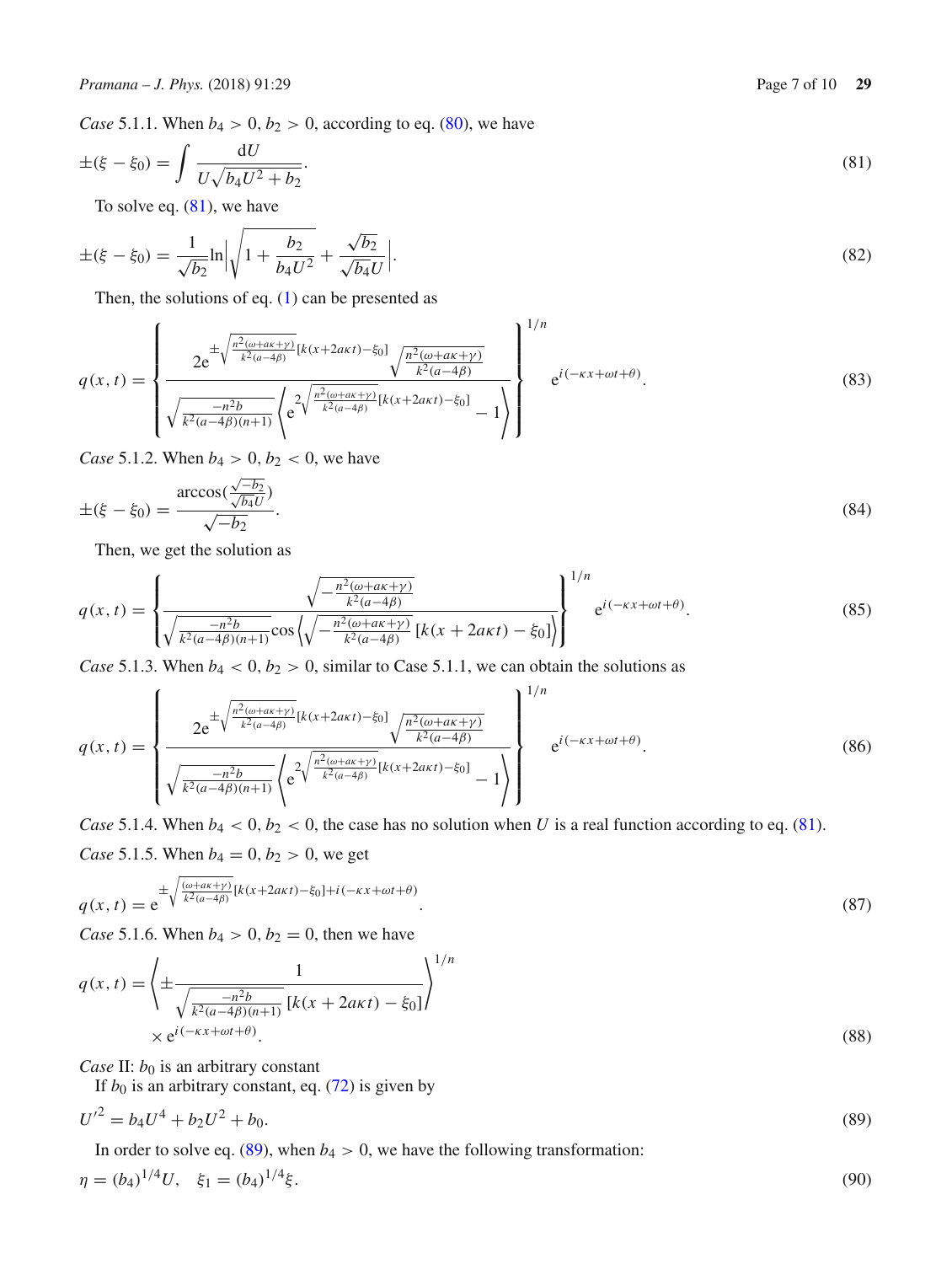

**Figure 1.** (a) The 3D graph of the triangle function-type periodic solution  $q(x, t)$  appearing in eq. [\(19\)](#page-2-5), when  $\xi_0 = 0$ ,  $\theta = \pi/2$ and **(b)** the corresponding 2D graph for  $q(x, t)$ , when  $t = 1$ .

<span id="page-7-0"></span>

**Figure 2.** (a) The 3D graph of the rational function-type solution  $q(x, t)$  appearing in eq. [\(23\)](#page-2-6), when  $\xi_0 = 0, \theta = \pi/2$  and (**b**) the corresponding 2D graph for  $q(x, t)$ , when  $t = 1$ .

<span id="page-7-1"></span>

<span id="page-7-2"></span>**Figure 3.** (a) The 3D graph of the solitary wave solution  $q(x, t)$  appearing in eq. [\(29\)](#page-2-7), when  $\xi_0 = 0$ ,  $\theta = \pi/2$  and (b) the corresponding 2D graph for  $q(x, t)$ , when  $t = 1$ .

Then eq. [\(89\)](#page-6-1) can be changed into

$$
\eta_{\xi_1}^2 = G(\eta) = \eta^4 + p\eta^2 + q,\tag{91}
$$

where

$$
p = \frac{\frac{n^2(\omega + a\kappa + \gamma)}{k^2(a - 4\beta)}}{\left[\frac{-n^2b}{k^2(a - 4\beta)(n+1)}\right]^{1/2}}, \quad q = b_0.
$$

If  $b_4 < 0$ , by the following transformation

$$
\eta = (-b_4)^{1/4} U, \quad \xi_1 = (-b_4)^{1/4} \xi \tag{92}
$$

eq. [\(89\)](#page-6-1) can be changed as

$$
\eta_{\xi_1}^2 = -G(\eta) = -(\eta^4 + p\eta^2 + q),\tag{93}
$$

where

$$
p = \frac{\frac{-n^2(\omega + a\kappa + \gamma)}{k^2(a - 4\beta)}}{\left[\frac{n^2b}{k^2(a - 4\beta)(n+1)}\right]^{1/2}}, \quad q = -b_0.
$$

Similarly, applying the complete discrimination system of the fourth-order polynomial introduced in [§3,](#page-1-7)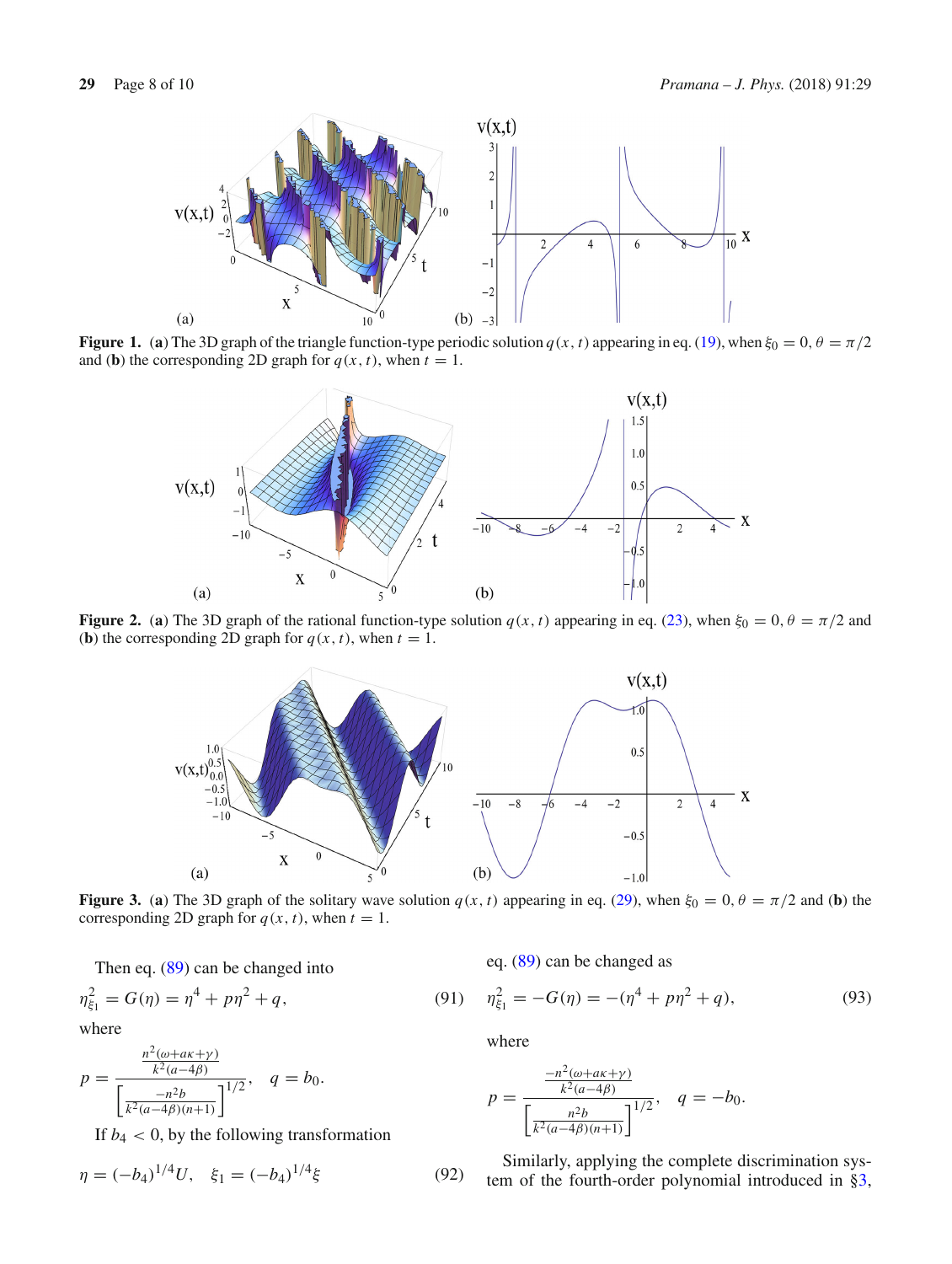

<span id="page-8-5"></span>**Figure 4.** (a) The 3D graph of Jacobian elliptic functions solution  $q(x, t)$  appearing in eq. [\(48\)](#page-4-4), when  $\xi_0 = 0$ ,  $\theta = \frac{\pi}{2}$  and (b) the corresponding 2D graph for  $q(x, t)$ , when  $t = 1$ .

we can also obtain the rational function-type solutions, solitary wave solutions, triangle function-type periodic solutions and Jacobian elliptic functions solutions. Other conditions are just the same and so we do not intend to show it here.

## **6. Numerical simulations for CGL equations**

In this section, the numerical simulations of CGL equations are carried out. According to the solutions obtained above, four types of representative solutions are chosen to carry out numerical simulations. The real part of eqs [\(19\)](#page-2-5), [\(23\)](#page-2-6), [\(29\)](#page-2-7) and [\(48\)](#page-4-4) is calculated to draw the 3D and the corresponding 2D graphs. In addition, we only focus on the positive one if there is a plus-minus sign in the selected solutions. Numerical simulation for triangle function-type periodic solution is shown in figure [1,](#page-7-0) numerical simulation for rational function-type solution is shown in figure [2,](#page-7-1) numerical simulation for solitary wave solution is shown in figure [3](#page-7-2) and numerical simulation for Jacobian elliptic functions solution is shown in figure [4.](#page-8-5)

By implementing numerical simulations, the evolution of four types of solutions are presented clearly, and the existence of the solutions are also proved.

#### **7. Conclusions**

This paper aims at finding all possible exact travelling wave solutions of the CGL equation with Kerr and power laws of nonlinearity. By applying the complete discrimination system for polynomial method and trial equation method, the rational function-type solutions, solitary wave solutions, triangle function-type periodic solutions and Jacobian elliptic function solutions are obtained, and some of them are new solutions. In particular, the solutions with concrete parameters are given to prove the existence of each solution. Moreover, four types of obtained solutions are drawn to show the nature of the solutions. The results show that the technique adopted by us for solving is efficacious and powerful, and the obtained solutions can help one to study the nonlinear dynamics of optical soliton propagations more deeply.

## **Acknowledgements**

This study was supported by National Natural Science Foundation of China (Grant No. 51674086); the Northeast Petroleum University Innovation Foundation for Postgraduate (Grant No. YJSCX2015-012NEPU).

#### **References**

- <span id="page-8-0"></span>[1] A Biswas *et al*, *Optik* **125**, 3299 (2014)
- [2] A Biswas, *J. Opt. A: Pure Appl. Opt.* **4**, 84 (2002)
- [3] Q Zhou *et al*, *Laser Phys.* **25**, 015402 (2015)
- [4] H Triki *et al*, *Optik* **158**, 312 (2018)
- [5] X G Lin, W J Liu and M Lei, *Pramana J. Phys.* **86**, 575 (2016)
- [6] K Porsezian and R V J Raja, *Pramana J. Phys.* **85**, 993 (2015)
- [7] K Nakamura, T Kanna and K Sakkaravarthi, *Pramana – J. Phys.* **85**, 1009 (2015)
- <span id="page-8-1"></span>[8] T Kanna, K Sakkaravarthi and M Vijayajayanthi, *Pramana – J. Phys.* **84**, 327 (2015)
- <span id="page-8-2"></span>[9] H Y Wu and L H Jiang, *Pramana – J. Phys.* **89**: 40 (2017)
- [10] R Perseus and M M Latha, *Pramana J. Phys.* **80**, 1017 (2013)
- [11] A Biswas *et al*, *Opt. Laser Technol.* **44**, 2265 (2012)
- [12] Y Yildirim *et al*, *Rom. J. Phys.* **63**, 103 (2018)
- [13] D A Lott *et al*, *Appl. Math. Comput.* **207**, 319 (2009)
- [14] Q Zhou, *J. Mod. Opt.* **61**, 500 (2014)
- [15] M Inc, A I Aliyu and A Yusuf, *Mod. Phys. Lett. B* **31**, 1750163 (2017)
- <span id="page-8-3"></span>[16] D S Wang and Y F Liu, *Z. Naturforsch. A* **65**, 71 (2010)
- <span id="page-8-4"></span>[17] A Biswas *et al*, *Optik* **158**, 399 (2018)